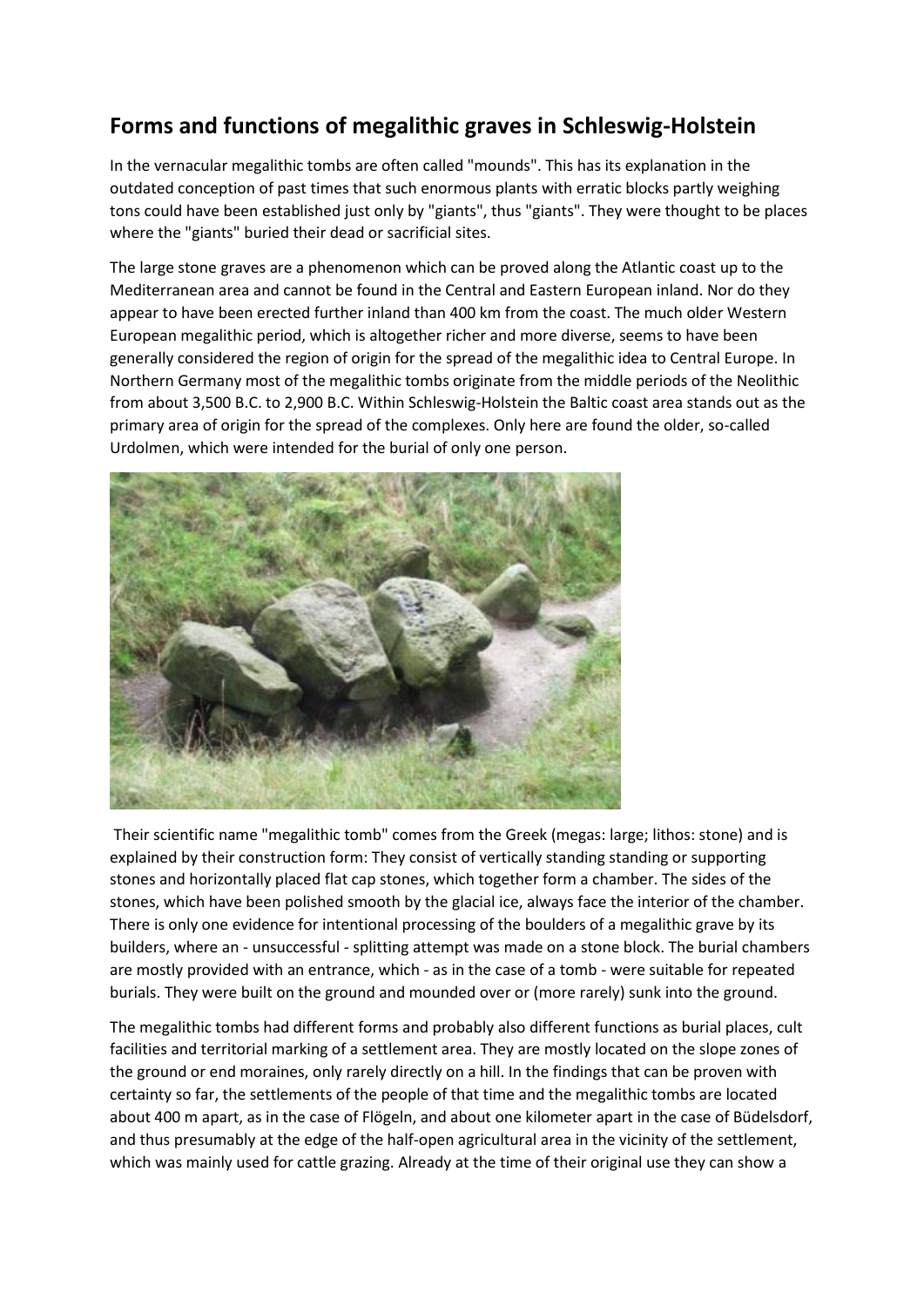complicated internal history of construction, reconstruction and extension. In Schleswig-Holstein, several hundred structures are known, about 120 are under monument protection.

In the archaeological terminology one distinguishes in principle between "dolmens" (from the Breton for "stone table"), which have their entrance at the narrow side and which represent the predominant number of all plants in the Holstein area, as well as "passage graves", which are usually larger and characterized by a differently long passage at the long side. The passage graves were not built - like the dolmens - in the early phase of the Middle Neolithic and show as the mound shape covering the chamber mostly round or also long mounds. Only in the polygonal passage graves, which always have a round mound, there is a provable form connection to the mounding. In most cases the entrances point to the east or south and in the intervening directions. We are relatively well informed about the internal structure of these complexes by the investigation of individual graves also in our region. Thus, the empty spaces between the stones were closed with dry masonry made of flat field stones. The floor consisted mostly of a stone pavement with a top layer of rammed earth screed and/or white fired crackled flint. After the completion of the stone chamber, a mound of loose material, usually sand, was piled on top, which reached at most to the upper edge of the capstones and is today mostly aberoded. Enclosures of small boulders or of larger stone constructions, typical for the long beds, demarcated the burial mound from the surrounding area. The construction of the megalithic tombs required tools such as pulleys and levers, as well as the coordinated use of man and draft animals to move the stone blocks, which weighed several tons. For the construction of the large stone grave at Kleinenkneten near Wildeshausen in Lower Saxony, the amount of work required was calculated with the aid of computer models: the case of this rectangular long bed measuring about 50 m, about 110,000 working hours were required for the construction of the burial chamber consisting of eleven supporting stones and three, max. 42 tons heavy capstones as well as the burial mound. Thus, the complex could have been built by 100 people working ten hours a day in about three and a half months - although it must remain unclear how this work process was organized: Was the entire regional population involved in the construction, were only selected segments of the population involved, or were "professional tumulus builders" at work? In any case, the existence of a central authority for the coordination of the work alone, which may have been legitimized theocratically, is undoubted. Recent and supra-regional results show more and more clearly that these complexes were built according to concrete construction plans and that specialized master builders or even wandering construction teams of craftsmen must have carried out the work, since otherwise the existence of almost identical complexes in individual regions could hardly be explained.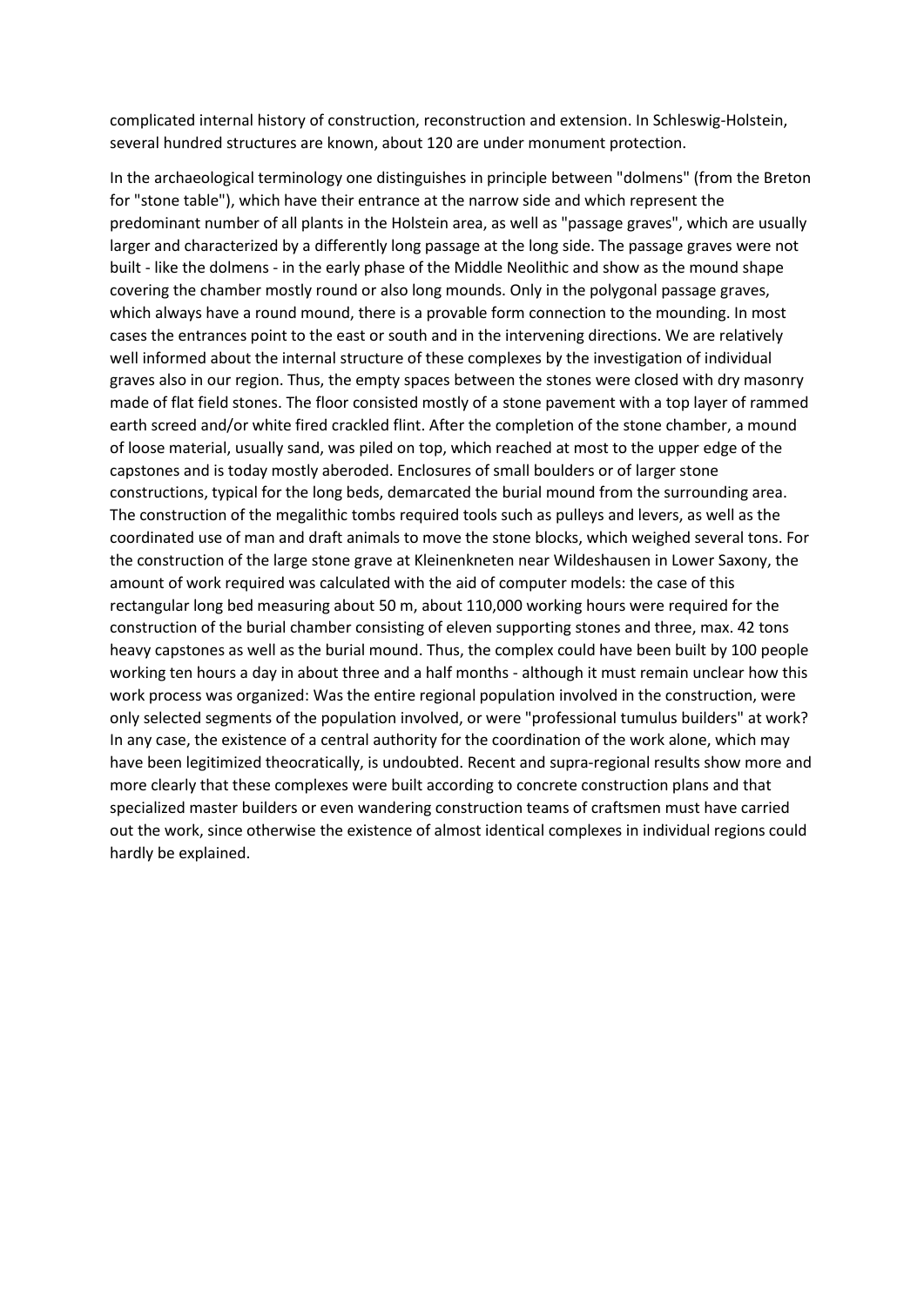

Many large stone graves were used in the Middle Ages for church construction, but especially in the late 19th century, among other things because of the increasing shortage of timber due to the overexploitation of the forests at that time, as regular quarries for the foundation of houses, roads and bridges as well as for bank protection. Individual stones were also used to erect monuments or as field or driveway markers. In addition, megalithic graves often served as sand and earth extraction sites. A large part of the sites, some of which are more than 5,000 years old, were largely or even completely destroyed in this way in the course of the increasing industrialization and mechanization of rural areas.

Whether the megalithic sites are actually graves in the true sense of the word is currently the subject of intense debate. Findings of skeletal parts that were only partially in anatomical association suggest that we may have to speak more of "ossuaries" with secondary burials. The primary burials may have been made for a specific, relatively short period of time in the adjacent earthworks before the remains were exhumed again for permanent deposition in the megalithic tombs. This observation may also represent a development in the course of the Funnel Beaker period use of the megalithic tombs, which in the beginning clearly served as urn dolmens for the burial of individual persons. The chambers could be opened and used for reburials or new burials at any time and may have remains of more than 100 individuals under good preservation conditions. Fires were frequently lit in the burial chamber and in front of the entrances to the tombs, probably in connection with the burial ceremonies, which included the breaking of vessels and the eating of ritual meals. A special social function of the complexes is also evident in the selection of the burial offerings laid down, among which, for example, a high proportion of richly decorated, carefully manufactured pottery is found compared to settlement finds. The megalithic constructions are thus to be classified in a larger context as part of a very complex burial custom - which apparently encompassed the entire settlement group regardless of age, sex and social position. The evidence of various non-megalithic, regularly used forms of burial throughout the Funnel Beaker period - such as cremations, burials in wooden chambers and coffins, and stone packing graves or "normal" earth graves, which could also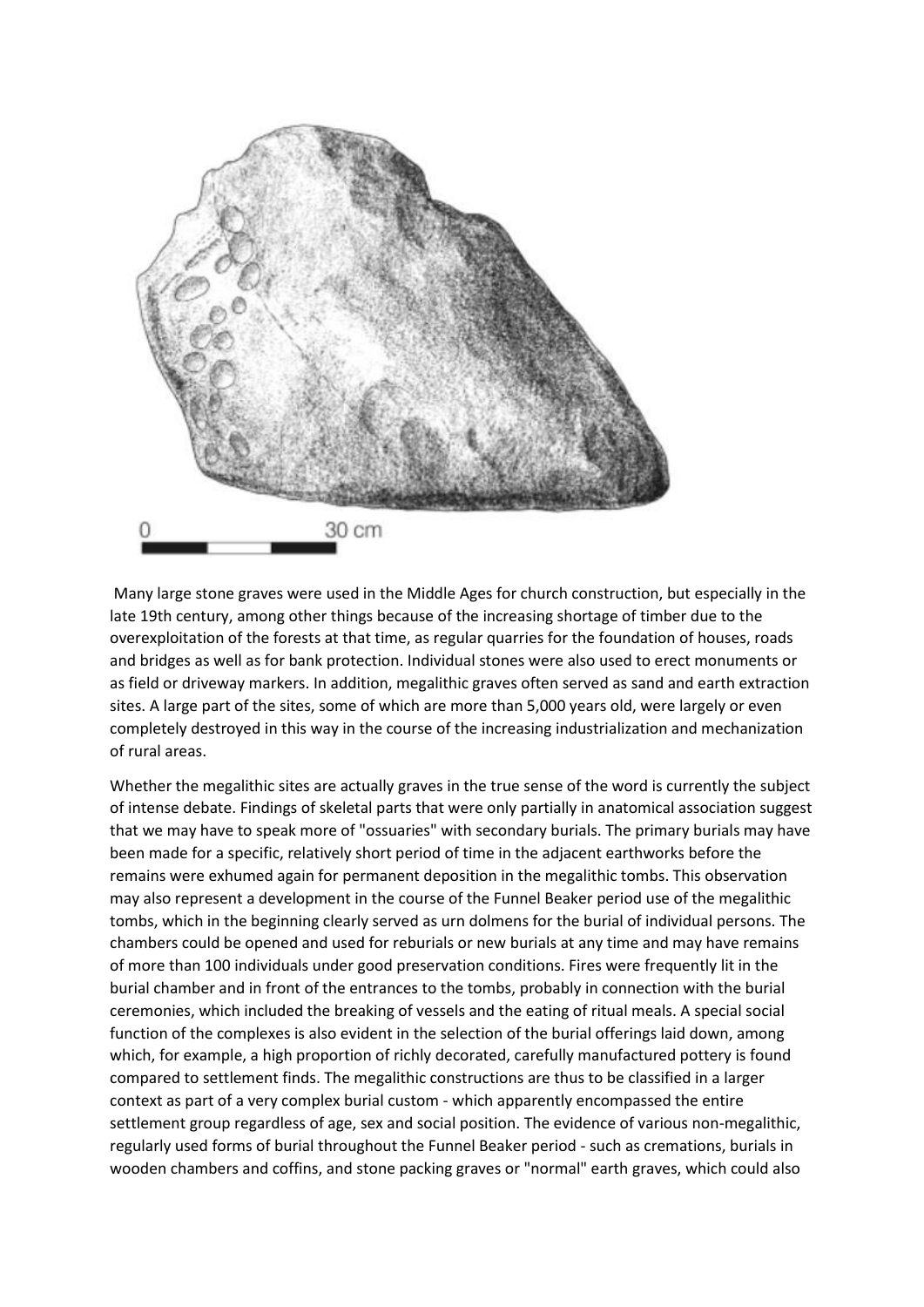be proven at Frestedt in Dithmarschen - underlines this assumption and does not currently allow any statement about what should be considered "normal". The "funerary huts" of the Tustrup type, which are frequently erected near megalithic graves in northern Jutland, have not yet been proven in Schleswig-Holstein, although a small sunken house discovered in Flögeln in the Elbe-Weser area could also have been a cult building.

In recent archaeological research, the significance of these complexes is no longer seen solely in their function as burial chambers, but their presumed importance as objects of territorial marking, for the safeguarding of claims to power, as places of collective remembrance within the framework of an ancestor cult as well as the formation of identity and tradition of the group, or as the result of competitive situations, e.g. due to overpopulation or accumulation of values not previously known to this extent, is increasingly coming to the fore. Such a function of these facilities constructed by man stands with it from the form and the visibility, but certainly also in the mental perception in the complete contrast to the conceptions of the older Mesolithic hunter-gatherers, who possessed certainly many "holy places", which however - perhaps with exception of the cultic reading stone heaps known in some cases also from Paleo- and Mesolithic context - were built in no case by man specially for it. This seems to show a new emancipatory-autonomous consciousness of man in relation to his environment, which besides the emphasis on a conscious contrariness is also noticeable in an "intensified awareness of the religious-existential orientation towards the deity", in a continuous exclusion of the dead from the world of the living and in a hitherto unknown emphasis on the collective of one's own group. Large portions of the landscape are "ritualized" through the construction of monuments and the incorporation of topographical conditions, presumably intended to produce effects such as surprise, fear, and cohesion among contemporaries. Increased construction of such sites in times of socio-economic crisis can be postulated. Since most of the enclosures were built in the late 4th millennium B.C., but some were still in use for centuries during the later Middle Neolithic, the question arises as to the significance of this almost "rhetorical" mode of use, which may indicate that very strong, historically traditional ideas and resulting constraints were at work here. Problematic in an interpretation of the function of megalithic sites is always a possible overlay by (more or less) modern, secondary meanings, as can be well established, for example, at the Brutkamp in Albersdorf. Recent religious-scientific interpretations assume that "the stone in its lifelessness is a synonym for death and non-being, in which highest creative power is active" (Mahlstedt 2004). In each year, the rigidity of the stone had to be broken in order to bring forth new life. Against the background of this interpretation also the archaeologically provable rituals in the entrance area of the megalithic graves could be well explained. In this sense, the sites could also be understood as "places of transformation" from life to death and vice versa. They would then be in the imagination of the people of the Funnel Beaker Period the "geographically localizable (...) realm of death", but where also - presumably in the seasonal cycle - the "transformation" of the deceased ancestors, very significant for a peasant society, took place. The use (and production) of white fired flint as floor material for the burial chambers and the mostly ascertainable orientation of the passage to the southeast (the direction of sunrise, from which one moves in the passage towards the burial chamber to the west, the direction of sunset) may be related to this custom of a rite de passage.

The sepulchral character of the large stone graves seems to extend both in the Albersdorf area and supra-regionally in many cases long beyond the time of the builders of these complexes. The idea that stones contain life and that "the power for its renewal was found there" (Mahlstedt 2004) seems to live on far into the Bronze Age, e.g. in the form of the shell stones that are also frequently found in the Albersdorf area.